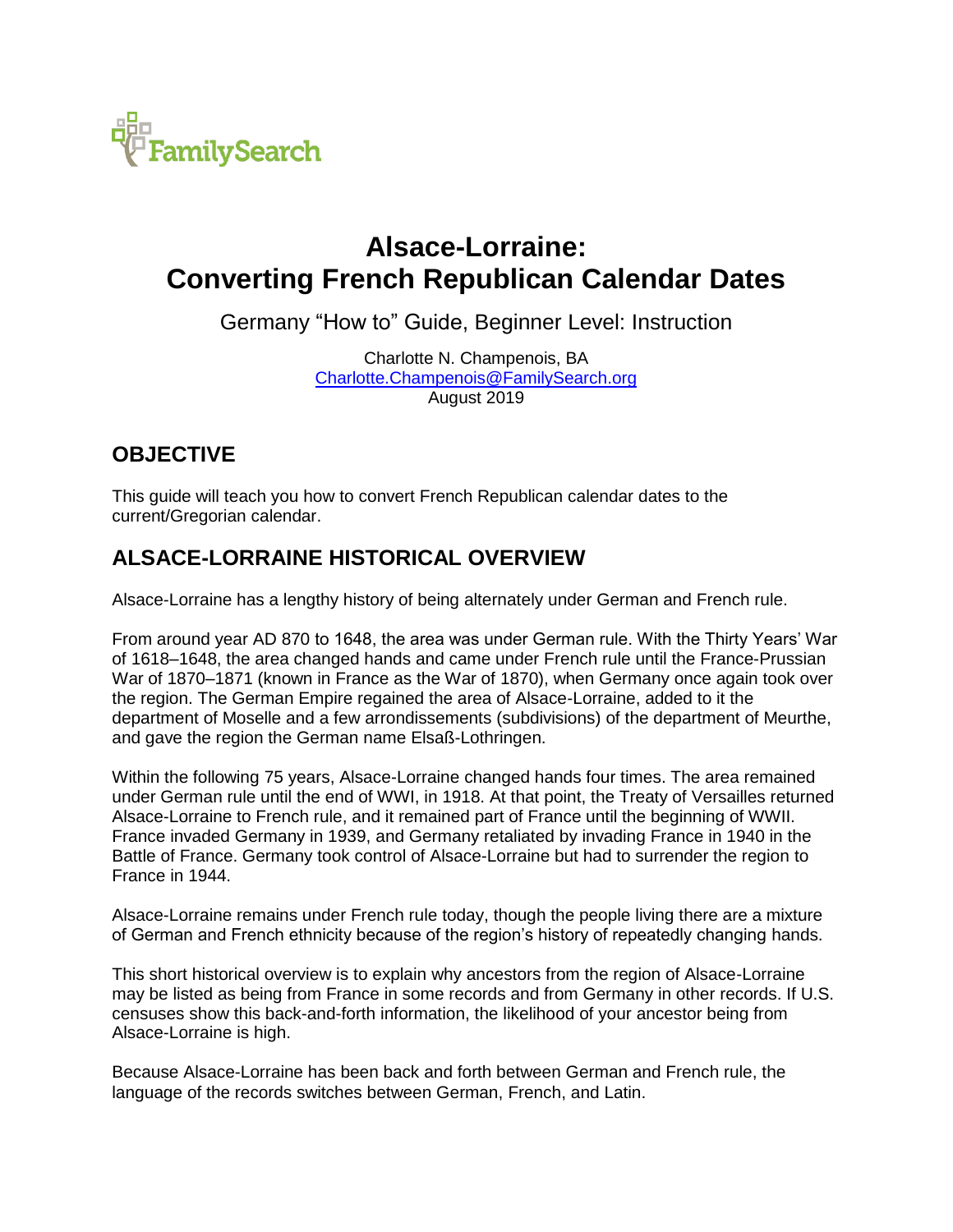You may want to examine the following before continuing:

- Read the [German Script Tutorial](https://s3.amazonaws.com/ps-services-us-east-1-914248642252/s3/research-wiki-elasticsearch-prod-s3bucket/images/c/cf/1-German_Script-Instruction.pdf) "How to" Guide to learn about and practice reading the old German script.
- Refer to the *FamilySearch* Wiki [French Genealogical Word List.](https://www.familysearch.org/wiki/en/French_Genealogical_Word_List)
	- $\circ$  Familiarize yourself with how French numbers work, especially 70 and above.
		- 70–79 are written as an addition problem, as 60 plus something; for example, 71 = sixty-eleven (soixante-onze).
		- 80–99 are written as a multiplication and addition problem, as 4 times 20 plus something; for example, 81 = four-twenties-one (quatre-vingt-un) and 99 = four-twenties-nineteen (quatre-vingt-dix-neuf).
	- $\circ$  Many genealogical words are given in French, but the list is not comprehensive.
	- $\circ$  To search the page, hit CTRL+F on the keyboard and start typing in a word.
- Refer to the *FamilySearch* Wiki [German Genealogical Word List](https://www.familysearch.org/wiki/en/German_Genealogical_Word_List) and [Latin Genealogical](https://www.familysearch.org/wiki/en/Latin_Genealogical_Word_List)  [Word List.](https://www.familysearch.org/wiki/en/Latin_Genealogical_Word_List)
	- o Genealogical word lists are available on *FamilySearch* for other languages too.

## **Republican Calendar (1793–1805)**

The French Republic was founded on 22 September 1792. A year later, the Convention of the French Republic created a new calendar, which became known as the Republican calendar. The starting date for the calendar was set as the Republic's founding day, **22 September 1792**.

The beginning of each year ("day 1" of each year) was set as the autumnal equinox, which varied between 22, 23, and 24 September during the years of the Republican calendar.

The calendar consisted of twelve months; however, the months were each 30 days long and, as such, do not correspond with the months of the Gregorian calendar (the calendar currently used in most of the world). The months were given names pertaining to the weather or nature—for example, Brumaire (from "fog" in French), Ventôse (from "windy" in Latin), and Germinal (from "bud" in Latin). A full list of the French Republican calendar month names are available on [Wikipedia.](https://en.wikipedia.org/wiki/French_Republican_calendar#Months)

Part of the intent of the new calendar was to disassociate the Republic from religion and focus on science by incorporating the decimal system. As such, each month contained three décades, or ten-day periods, and the days in each decade were given numerical names—for example, primidi (oneday), duodi (twoday), tridi (threeday).

[Each day of the year was also given a name,](https://www.napoleon.org/wp-content/uploads/2015/12/the-names-of-the-days-of-the-republican-calendar.pdf) although in records you will more often see Republican calendar dates written in the following formats: